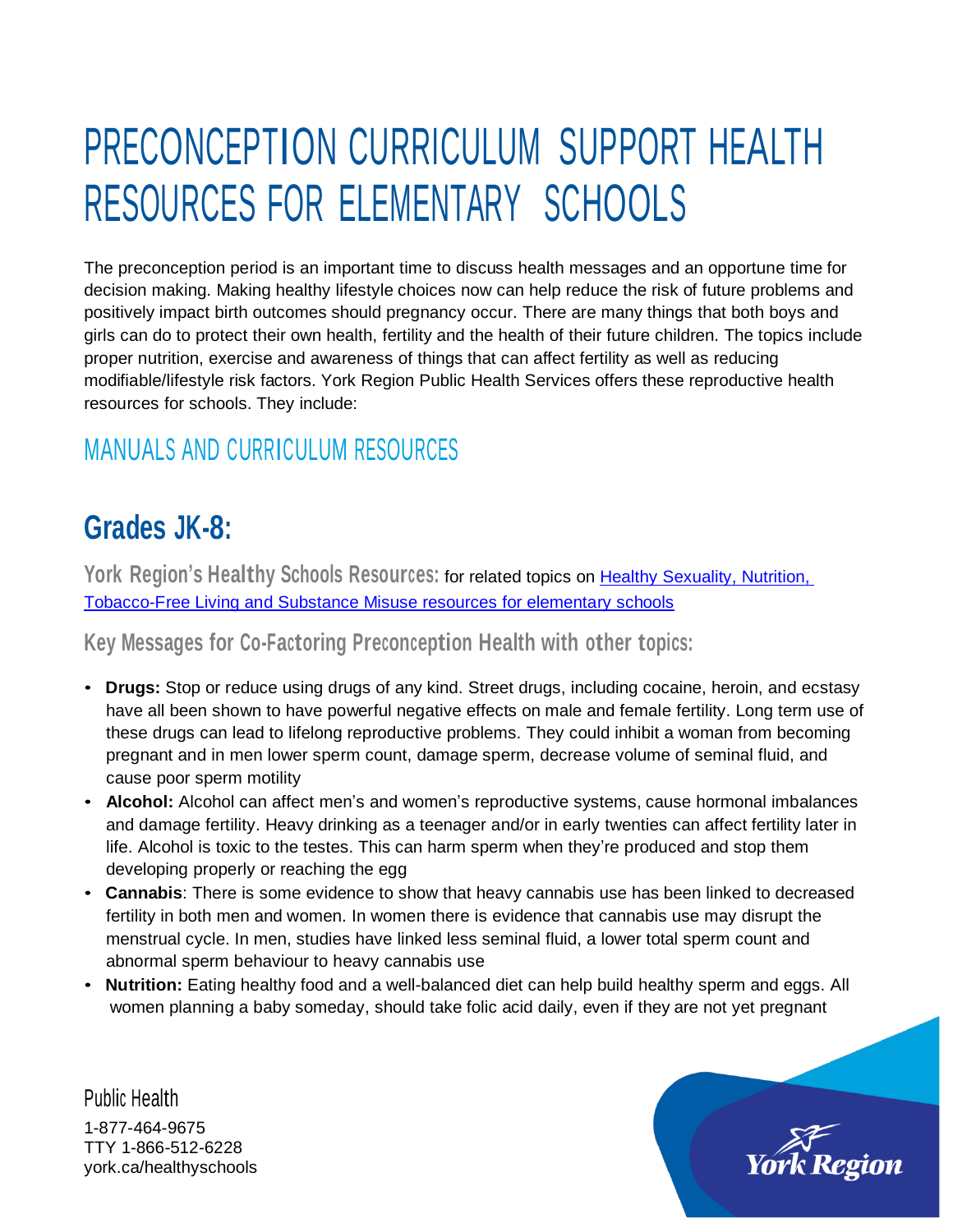- **Physical Activity:** A healthy body weight and body mass index is associated with better health outcomes for a future pregnancy. Being overweight or underweight can cause hormone imbalances and decrease your chances of conceiving and having a healthy baby
- **Sexual Health:** Sexually Transmitted Infections that go untreated can lead to infertility for both men and women. Prevention against infections, getting immunized and testing before pregnancy is key
- **Stress:** Stress can make it hard to form good health habits and stick with them. It can also make it hard for a woman to get pregnant
- **Smoking:** Smoking is widely recognized as a serious health risk for both smokers and others exposed to second hand smoke. Smoking can cause a man's sperm to have trouble fertilizing a woman's egg. The chemicals in cigarette smoke may speed up the loss of a woman's eggs. Smoking can damage the genetic material in a man's sperm and a woman's eggs. Smokers and those exposed to second-hand smoke have a harder time getting pregnant. There are no safe levels of exposure to tobacco smoke
- **Chemicals:** Exposure to lead, pesticides, solvents and mercury may cause difficulties in getting pregnant for both men and women
- **Safe Relationships:** Couples should take a critical look at their relationship before deciding to become pregnant. Start role-modeling safe and healthy interpersonal behaviours before becoming a parent
- **Dental:** Regular dental check-ups and proper brushing and flossing will keep your teeth and gums healthier, prevent early gum disease and may even help to protect your fertility
- **Immunizations:** Many infectious diseases that can cause serious birth defects or infertility can be prevented through a vaccine. Get all your immunizations ahead of time. Mumps can cause infertility. Women need to be vaccinated against rubella (German measles) as this can cause birth defects if exposed during pregnancy

### WEBSITES/RELEVANT ORGANIZATIONS

**York Region Programs and Services:**

- York Region Preconception Health Program [york.ca/prenatal](http://www.york.ca/prenatal)
- York Region Birth Control: [york.ca/sexualhealth](http://www.york.ca/sexualhealth)
- York Region Immunization information: [york.ca/immunization](http://www.york.ca/immunization)
- York Region Sexual Health clinics: [york.ca/sexualhealth](http://www.york.ca/sexualhealth)

#### **The Best Start Resource Centre:** [beststart.org](http://www.beststart.org/)

Supports service providers working on preconception health, prenatal health and early child development through consultations, responding to inquiries, delivering training and professional development (e.g., webinars, workshops, conferences, online courses), evidence-based resources and news blasts (e.g., e-bulletins, electronic networks).

#### **Healthy Eating:**

• Healthy Eating for New and [Expecting](https://www.york.ca/wps/portal/yorkhome/health/yr/prenatalandnewborns/healthyeatingfornewandexpectingmothers/!ut/p/z1/vZJLU8IwFIV_iwuXTG6b0oRlrEhboCDKqxsm1ECLNC0l8vj3pg7MuFDU0ZpFMrm5PXfO14NCNEGh5LtkyVWSSb7W92lozzzW8ly3DX7Pog4w6DHfJBSaDQON3xrgk8UAhd_5_kJDeFl-hEIU5lHyhKZgYCoiDLUGtXHNog27Nud1Q28RzK0GphbBZXckVa5iND0WsyiTSkh1DceseNaXrUrUy1shzlKhd8HXKr6GvBCSK77m8kmK_Twr5Pb8eBSalVwudE3s9bs45CIqK2mmYlFskf8VAs3YLLpOd6mNcBXXErnI0OSDkWjyzZFaMVltNiHTZkuHB4Um_-R2XBJ-77f1QC3wRj5hI6MHlodPDaZp2a7hgA9uj4J3R_r1W-oa0DZPDRd--lSHhnyKdGCi8S4RezSUWZHqED_8MCPueQKhDnNZC_rwOCRw3yQWtTvdfmdg_HLCFwYqlseVyhOoVt6sVv5v4PgeOAYr44-bGJjpOfQG-zQIqmUfVMs-qJZ9UG3uR7-Fk6fDYUpxfb06Ykj6qTOn3SauL9PZ5WPPrq5eAfoRBTM!/dz/d5/L2dBISEvZ0FBIS9nQSEh/#.YijClDHMKbg) Mothers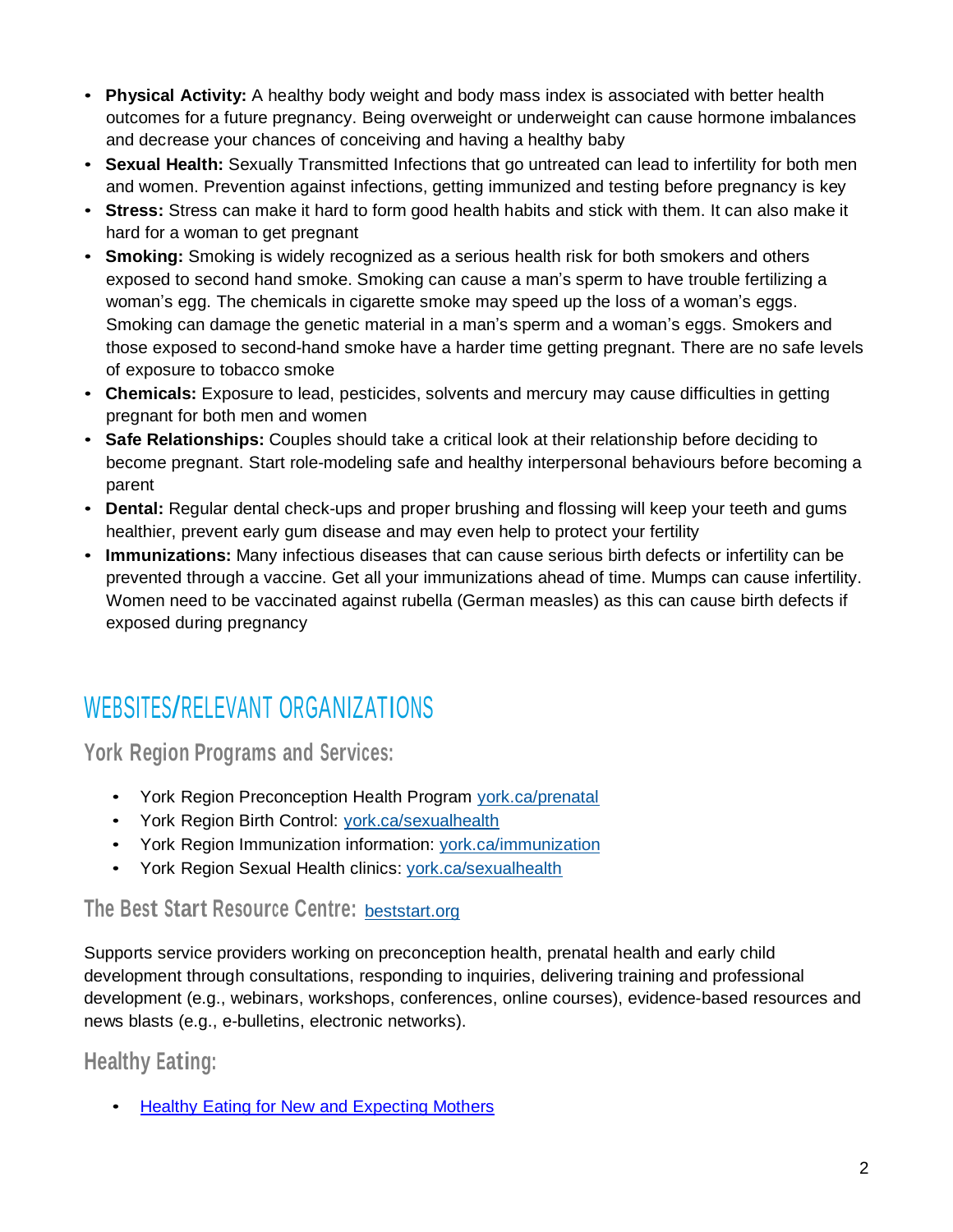- [Prenatal Nutrition](https://www.canada.ca/en/health-canada/services/food-nutrition/healthy-eating/prenatal-nutrition.html)
- Nutrition, food, healthy eating and disease prevention: [UnlockFood.ca](http://www.unlockfood.ca/)

#### **Folic Acid:**

To help reduce the risk of Neural Tube Defects, folic acid should be taken at least three months before planning to get pregnant and continued throughout pregnancy.

•[Folic Acid: Are you getting enough?](https://www.canada.ca/en/public-health/services/publications/healthy-living/folic-acid-are-you-getting-enough-factsheet.html) Public Health Agency of Canada

#### **Planning Ahead:**

Men and women can improve the health of their future babies by thinking of their health before pregnancy:

- Society of Obstetricians and Gynecologists of Canada: [pregnancyinfo.ca](http://www.pregnancyinfo.ca/)
- Best [Start: Thinking about Pregnancy?](file:///C:/Users/richardsk/AppData/Roaming/OpenText/DM/Temp/Best%20Start:%20Thinking%20about%20Pregnancy%3f) This website is designed for people thinking of having a baby in the near future. It provides information to help plan for the healthiest baby possible. A great resource to get students exposed to various decisions and factors that affect future pregnancies.

#### **Smoking:**

It is the leading cause of impotence and reduces the sperm count in men. Smoking also makes it harder for some women to get pregnant. Smoking can cause your baby to grow more slowly and gain less weight in your womb. Second-hand smoke contains the same toxic chemicals and carcinogens that smokers inhale. Smoking can cause many problems during pregnancy for a woman and her baby, such as premature birth, birth defects, and infant death.

- **Smoking and [Pregnancy](https://www.canada.ca/en/health-canada/services/health-concerns/tobacco/smoking-your-body/pregnancy.html)**
- **[Smokers](http://www.smokershelpline.ca/) Helpline Support**
- Quitting [Smoking](http://ow.ly/zswA4)

#### **Alcohol:**

There is no safe amount or safe time to drink alcohol when you are planning a pregnancy. There is no safe amount of alcohol and no safe time to drink alcohol during pregnancy. Drinking alcohol during pregnancy can damage the developing fetus. Men who drink alcohol have a greater chance of having a low sperm count.

- [Fetal Alcohol Spectrum](http://www.phac-aspc.gc.ca/hp-ps/dca-dea/prog-ini/fasd-etcaf/index-eng.php) Disorder (FASD)
- Know [FASD interactive](http://www.knowfasd.ca/) tool